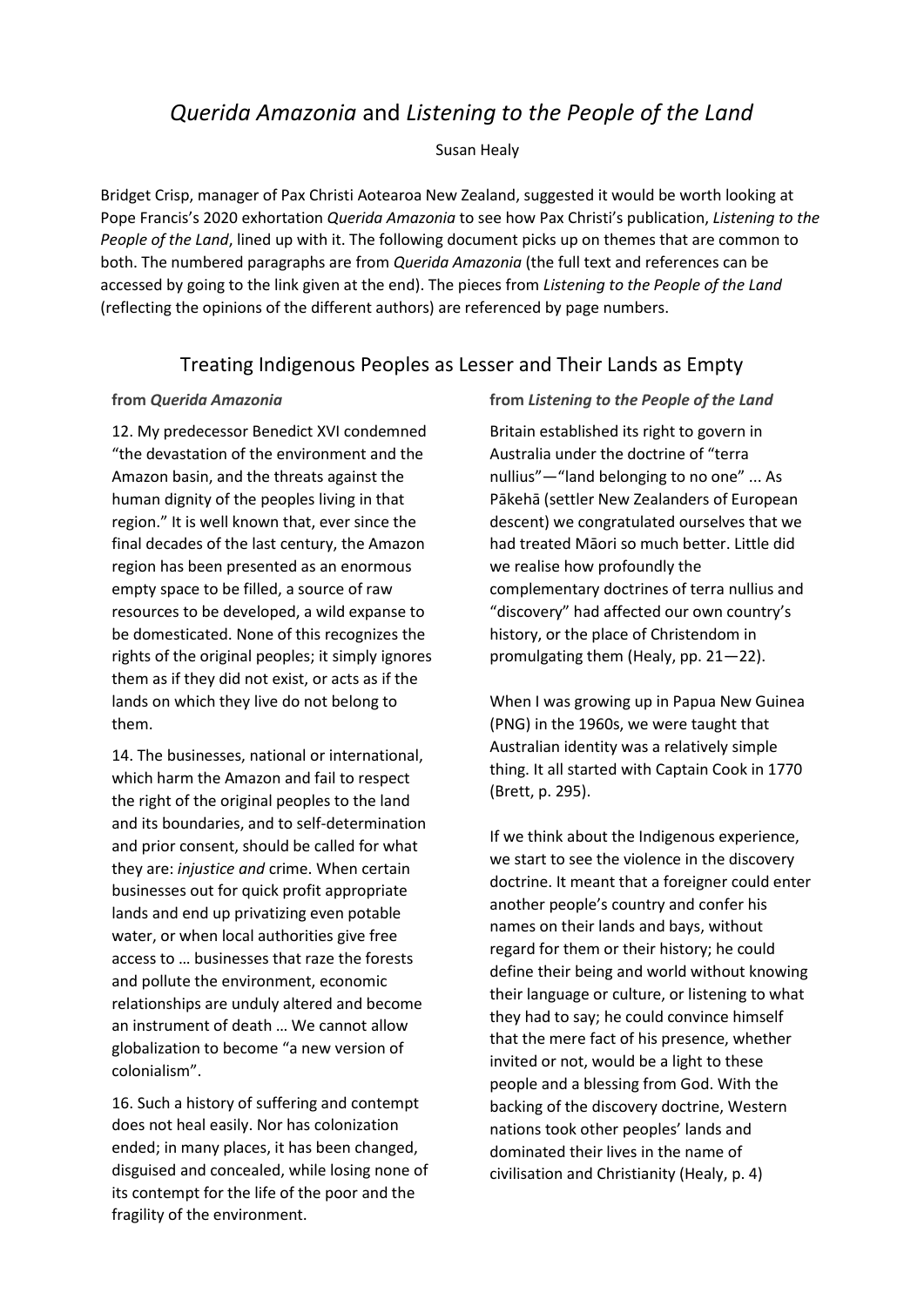## Listening and Dialogue Provide a Way Forward

### **from** *Querida Amazonia*

26. The Amazon region ought to be a place of social dialogue, especially between the various original peoples, for the sake of developing forms of fellowship and joint struggle. The rest of us are called to participate as "guests" and to seek out with great respect paths of encounter that can enrich the Amazon region. If we wish to dialogue, we should do this in the first place with the poor … They are our principal dialogue partners, those from whom we have the most to learn, to whom we need to listen out of a duty of justice, and from whom we must ask permission before presenting our proposals. Their words, their hopes and their fears should be the most authoritative voice at any table of dialogue on the Amazon region. And the great question is: "What is their idea of 'good living' for themselves and for those who will come after them?"

37. Starting from our roots, let us sit around the common table, a place of conversation and of shared hopes. In this way our differences, which could seem like a banner or a wall, can become a bridge. Identity and dialogue are not enemies. Our own cultural identity is strengthened and enriched as a result of dialogue with those unlike ourselves.

17. Yet even as we feel this healthy sense of indignation, we are reminded that it is possible to overcome the various colonizing mentalities and to build networks of solidarity and development ... Alternatives can be sought …

### **from** *Listening to the People of the Land*

A terrible aspect of colonisation was the attack on the identity and soul of the Indigenous people whose land was taken over. The colonists' sense of superiority meant they rarely entered into conversations of real sharing with the local people. Such conversations would have revealed to them the meeting points between Indigenous and Christian beliefs and what they could have learnt from another people's wisdom (Healy, p. 11).

When people have a genuine voice, are listened to and taken seriously by decisionmakers, the path is cleared for good decisions to be made (McDermott, p. 184)

One thing that has struck me is the two-way deprivation that is involved when one partner to a relationship is convinced of their superiority, and thus renders themselves incapable of hearing what the other has to say … When two of different backgrounds converse respectfully, enrichment comes to both. This is true for individuals and for the encounter between nations and cultures (Healy, pp. 43–44).

Theologians and local communities together began questioning causes of poverty and theological questions began to arise directly from daily life. The Bible then became a dialogue tool within the contexts of oppression. Gradually, groups of formerly "invisible" people began responding to the gospel, and thus was born a new way of doing theology, called "liberation theology" (Bergin, p. 238).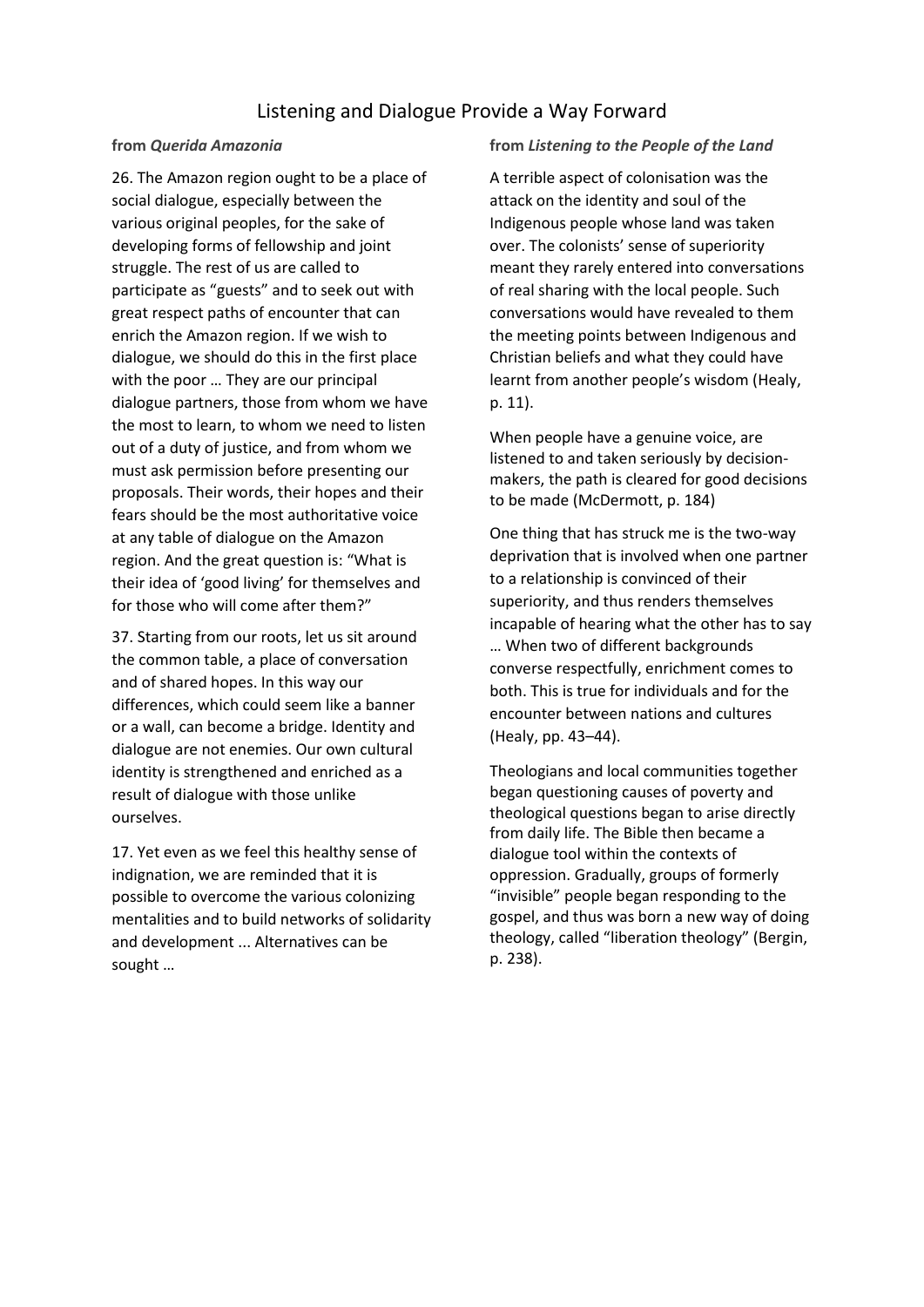## Let's be Mindful of Indigenous Identity and Sense of Community

### **from** *Querida Amazonia*

20. … the original peoples of the Amazon region have a strong sense of community. It permeates "their work, their rest, their relationships, their rites and celebrations … Life is a communal journey where tasks and responsibilities are apportioned and shared on the basis of the common good. There is no room for the notion of an individual detached from the community or from the land". Their relationships are steeped in the surrounding nature, which they feel and think of as a reality that integrates society and culture, and a prolongation of their bodies, personal, familial and communal.

33. "A consumerist vision of human beings, encouraged by the mechanisms of today's globalized economy, has a leveling effect on cultures, diminishing the immense variety which is the heritage of all humanity". This especially affects young people, for it has a tendency to "blur what is distinctive about their origins and backgrounds" … there is a need to care lovingly for our roots, since they are "a fixed point from which we can grow and meet new challenges". I urge the young people of the Amazon region, especially the indigenous peoples, to "take charge of your roots, because from the roots comes the strength that will make you grow, flourish and bear fruit". For those of them who are baptized, these roots include the history of the people of Israel and the Church up to our own day. Knowledge of them can bring joy and, above all, a hope capable of inspiring noble and courageous actions.

### **from** *Listening to the People of the Land*

For Indigenous Peoples, land is sacred, and long before Christianity they recognised the kinship relationship between themselves, the land and God (Betz, p. 234).

Seeing in the hired man on the roadside the incarnate face of the land, the radical identification expressed in the now familiar phrase used by Whanganui Māori: "Ko au te awa, ko te awa ko au," I am the river, the river is me—was a slow awakening (Warne, p. 194).

By what right did Cook ignore the original names and overlay them with his own, asked [Nuki] Aldridge. And by what right did those who followed him make Cook's names the official ones? This, said Aldridge, was the beginning of the process of "separating us from our whenua [land]."

That poignant phrase—"separating us from our whenua"—refers not only to the huge physical loss of land but also to the breaking of whole sets of relationships that bound communities to their lands and lands to their communities (Healy, p. 28).

Pacific practices of sharing reflect awareness of the common good and that none are the ultimate possessors of the earth's wealth (Healy, p. 164).

The African concept of ubuntu recognises that no one is just an individual, but through a shared humanity is called into community and shared co-operation with others. This gives a common worldview that all the African religions, whether Christian, Muslim or indigenous, can use to forge stronger bonds of understanding and communion (McDermott, p.190).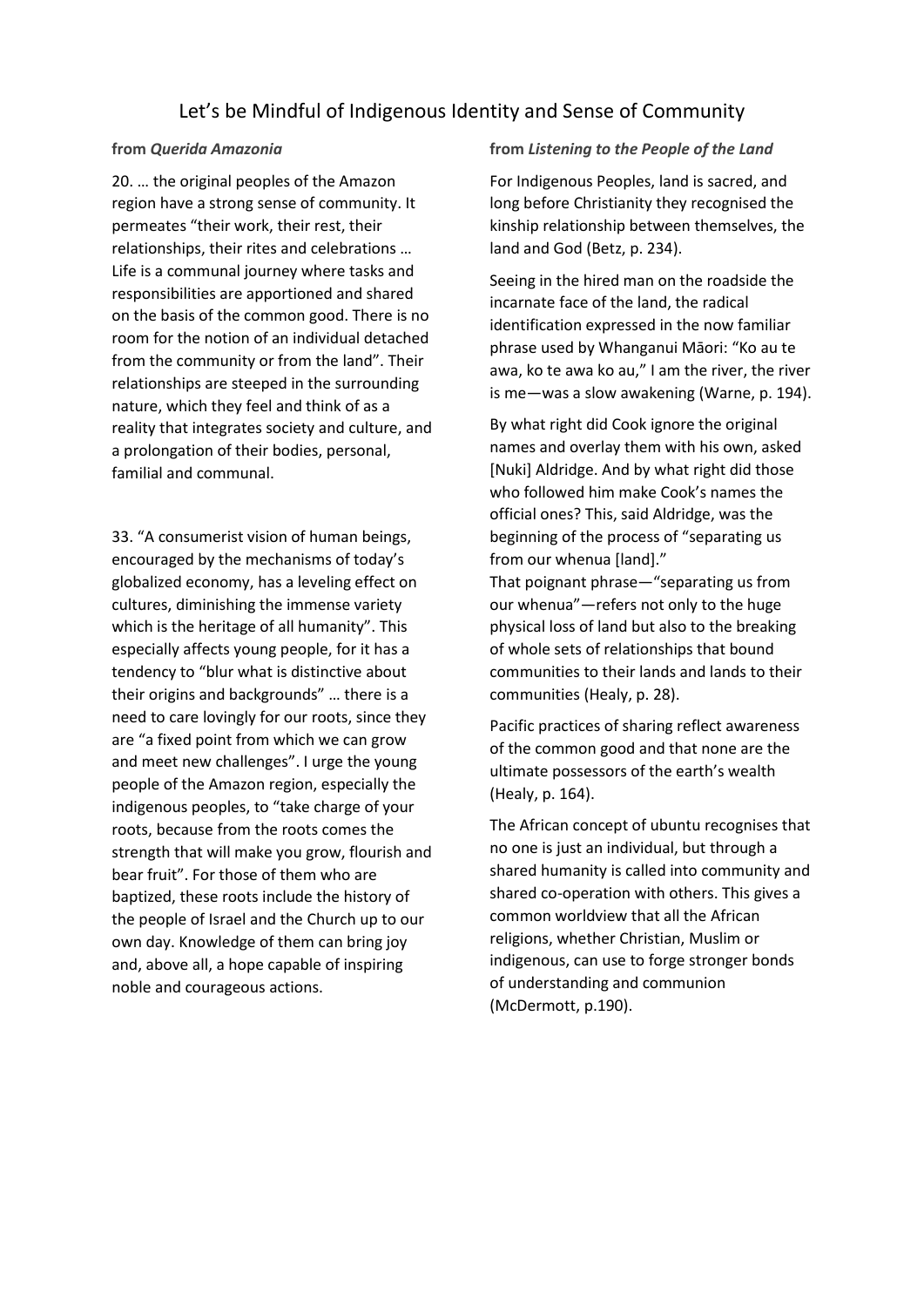## A Consumerist Economy Diminishes Natural and Social Ecologies

### **from** *Querida Amazonia*

13. The original peoples often witnessed helplessly the destruction of the natural surroundings that enabled them to be nourished and kept healthy, to survive and to preserve a way of life in a culture which gave them identity and meaning.

53. Frequently we let our consciences be deadened, since "distractions constantly dull our realization of just how limited and finite our world really is". From a superficial standpoint, we might well think that "things do not look that serious, and the planet could continue as it is for some time. Such evasiveness serves as a license to carrying on with our present lifestyles and models of production and consumption. This is the way human beings contrive to feed their selfdestructive vices: trying not to see them, trying not to acknowledge them, delaying the important decisions and pretending that nothing will happen".

41. In a cultural reality like the Amazon region, where there is such a close relationship between human beings and nature, daily existence is always cosmic ... In the Amazon region, one better understands the words of Benedict XVI when he said that, "alongside the ecology of nature, there exists what can be called a 'human' ecology which in turn demands a 'social' ecology. All this means that humanity … must be increasingly conscious of the links between natural ecology, or respect for nature, and human ecology". This insistence that "everything is connected" is particularly true of a territory like the Amazon region.

58. A sound and sustainable ecology, one capable of bringing about change, will not develop unless people are changed, unless they are encouraged to opt for another style of life, one less greedy and more serene, more respectful and less anxious, more fraternal.

### **from** *Listening to the People of the Land*

In the dawning decades of the third millennium, humanity has begun to reap the whirlwind after centuries of desecrating the world that has given us life. Ecological subsystems are breaking down; entire species threatened with extinction; our seas polluted and our air becoming toxic; social structures collapsing and the most vulnerable despised; greed championed and kindness neglected; indigenous peoples exploited by wealthy cabals; violence promoted; neo-colonialism driven by multinationals; and the seeming failure to achieve a political consensus to provide hope for a future (Riddell, pp. 255— 256).

An expert in whakapapa can trace a group's connections not just to their human ancestors, but to land, plants, animals, taonga (treasured resources), atua (spiritual powers) and ultimately to the origins of the universe. Whakapapa recognises webs of relationships which bring all things into connection. In the words of Ngāpuhi scholar, Hone Sadler, "the worldview of Māori, when it comes to whakapapa, is that everything is interrelated from the sky to the land" (Healy, p. 77).

Ngāpuhi elder Pereme Porter emphasised to the Waitangi Tribunal that to understand Māori culture is to recognise that it is a culture of relationships. "Our culture," he said, "is based on relationships with everything and everyone in Te Ao Mārama [the world of light, the physical world] as creatures that whakapapa [trace connection] to the source of that creation, the creator of the cosmos, Io" (Healy, p. 78).

We need a critique of our economic life as churches, and a rebuilding of local economies—beginning with an acknowledgement of the traditional ownership of local lands and resources (Brett, p. 297).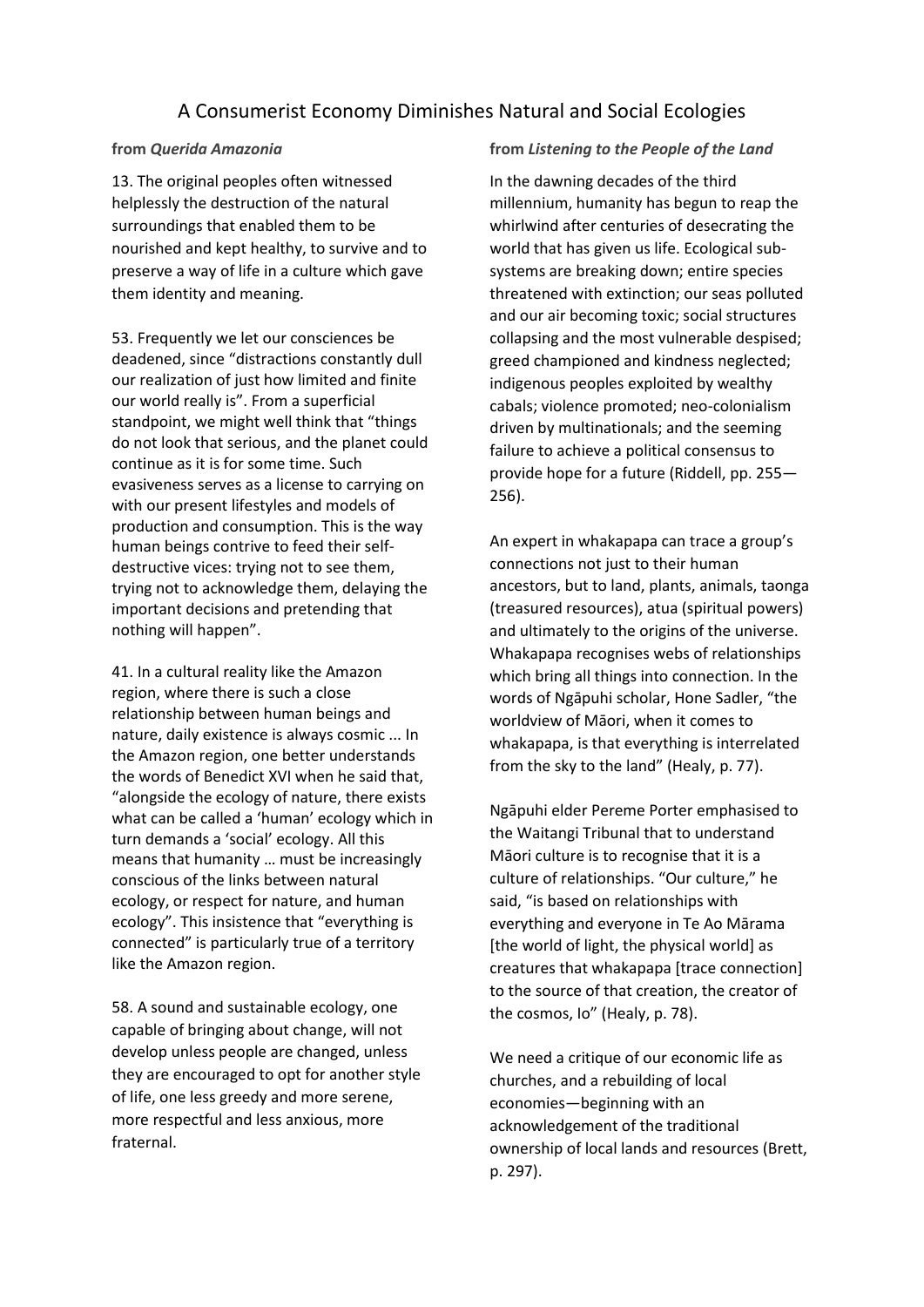## Contemplation and Care for Mother Earth

#### **from** *Querida Amazonia*

55. From the original peoples, we can learn to *contemplate* the Amazon region and not simply analyze it, and thus appreciate this precious mystery that transcends us. We can *love* it, not simply use it, with the result that love can awaken a deep and sincere interest. Even more, we can *feel intimately a part of it* and not only defend it; then the Amazon region will once more become like a mother to us.

56. Let us awaken our God-given aesthetic and contemplative sense that so often we let languish. Let us remember that "if someone has not learned to stop and admire something beautiful, we should not be surprised if he or she treats everything as an object to be used and abused without scruple". On the other hand, if we enter into communion with the forest, our voices will easily blend with its own and become a prayer: "as we rest in the shade of an ancient eucalyptus, our prayer for light joins in the song of the eternal foliage".

42. The wisdom of the original peoples of the Amazon region "inspires care and respect for creation, with a clear consciousness of its limits, and prohibits its abuse. To abuse nature is to abuse our ancestors, our brothers and sisters, creation and the Creator, and to mortgage the future" ... The harm done to nature affects those peoples in a very direct and verifiable way, since, in their words, "we are water, air, earth and life of the environment created by God. For this reason, we demand an end to the mistreatment and destruction of mother Earth. The land has blood, and it is bleeding; the multinationals have cut the veins of our mother Earth".

46. "The world is suffering from its feet being turned into rubber, its legs into leather, its body into cloth and its head into steel ... Only poetry, with its humble voice, will be able to save this world" (Vinicius de Moraes).

#### **from** *Listening to the People of the Land*

"Nga Tangata whenua o Aotearoa [the Indigenous people of Aotearoa] have had an intimate and enduring association with, and connection to, the whenua [land], the moana [sea], the rangi [sky], the hau [air, wind] and to the wai [water] since time immemorial. That association is both physical and spiritual and sustains their way of life, their culture, their political and economic identity" (p. 76, citing A. Sykes & J. Pou).

If the radical secularising of perception is resisted, it becomes apparent that there are other modes of living in harmony with both the natural and social environments that may be less destructive. A turn toward sacrality restores both respect and wonder to human interaction with the surrounding world (Riddell, p. 263).

At dawn I listened to kōkako, the soul of the forest, the bird that Tūhoe say mediates between wairua time and people time. Kōkako seem not to simply sing their notes, they send them into the world as gifts, painting the forest with song, drawing the listener into the music. In such times the curtain between natural and supernatural feels thin, like a membrane

allowing passage from one side to the other. The more I get to know te ao Māori, the thinner that membrane seems to get (Warne, pp. 199–200).

Another who perceived the unity of God, self and creation was Mechtild of Magdeburg (c1250), who worked among the sick and poor of her city. She wrote: "The day of my spiritual awakening was the day I saw and knew I saw all things in God and God in all things," and "The truly wise person kneels at the feet of all creatures and is not afraid to endure the mockery of others" (Betz, p. 222).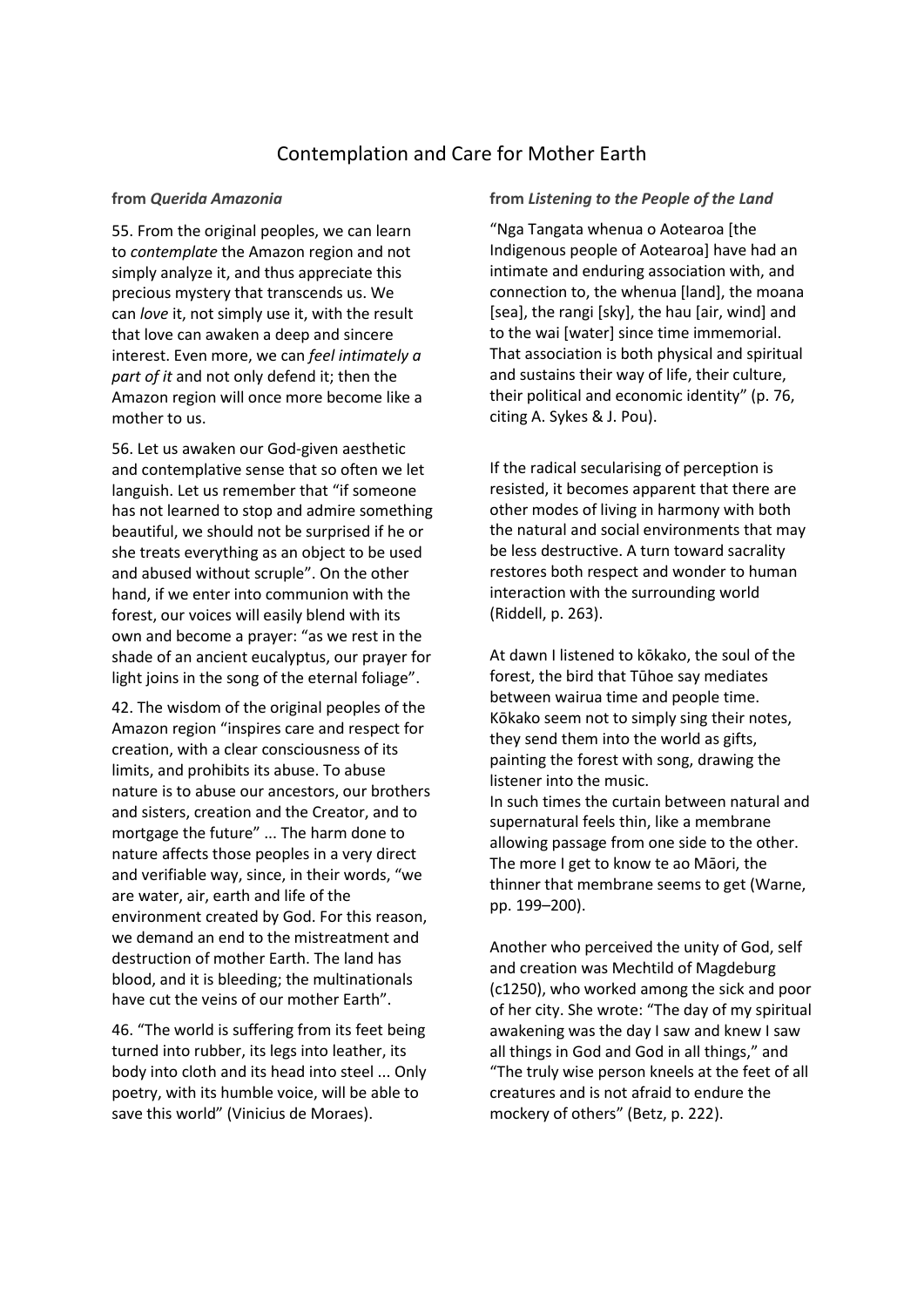### **from** *Querida Amazonia*

68. Here I would reiterate what I stated about inculturation in the Apostolic Exhortation *Evangelii Gaudium*, based on the conviction that "grace supposes culture, and God's gift becomes flesh in the culture of those who receive it". We can see that it involves a double movement. On the one hand, a fruitful process takes place when the Gospel takes root in a given place, for "whenever a community receives the message of salvation, the Holy Spirit enriches its culture with the transforming power of the Gospel". On the other hand, the Church herself undergoes a process of reception that enriches her with the fruits of what the Spirit has already mysteriously sown in that culture. In this way, "the Holy Spirit adorns the Church, showing her new aspects of revelation and giving her a new face".

69. "The history of the Church shows that Christianity does not have simply one cultural expression", and "we would not do justice to the logic of the incarnation if we thought of Christianity as monocultural and monotonous". There is a risk that evangelizers who come to a particular area may think that they must not only communicate the Gospel but also the culture in which they grew up, failing to realize that it is not essential "to impose a specific cultural form, no matter how beautiful or ancient it may be". What is needed is courageous openness to the novelty of the Spirit, who is always able to create something new with the inexhaustible riches of Jesus Christ … let us be fearless; let us not clip the wings of the Holy Spirit.

72. While working for them [the indigenous peoples of the Amazon Region] and with them, we are called "to be their friends, to listen to them, to speak for them and to embrace the mysterious wisdom which God wishes to share with us through them". Those who live in cities need to appreciate this wisdom and to allow themselves to be "reeducated" in the face of frenzied consumerism and urban isolation.

### **from** *Listening to the People of the Land*

We are ready to be astonished at the insights from another culture, looking for great faith wherever it may be found (Taylor, p. 315).

In South Africa there is a variety of cultures, each deeply rooted in the life experience of people and with a long-standing wisdom, often expressed in local rites, which people find life-giving. One of the challenges of theologians today is to allow the Word of God to sprout forth from these cultures, producing "fruits that may be different from the results of other branches" (Prior, p. 302).

Needed is an approach to mission in which those who receive Christianity are respected as agents of cultural transformation and resistance (Taylor, p. 310).

"Black theology is the story of black people's struggle for liberation in an extreme situation of oppression. Black theology's starting point is the experience of black people; black theology wants to liberate people from oppressive structures of racism, political oppression, economic poverty, social alienation and spiritual enslavement. It seeks to discover what message the Christian Gospel has to offer to people who find themselves in oppressive situations" (Prior, pp. 304–305, citing Tshidiso Lephagka).

If the gospel message came to this land as a guest of the indigenous peoples, then it must continue as a dialogue of encounter with the people (McDermott, p. 182).

To discover the richness and diversity of another culture is to discover a new world that invites me to explore my motivations and guiding principles, and to see God at work in a very different way (McDermott, p. 191).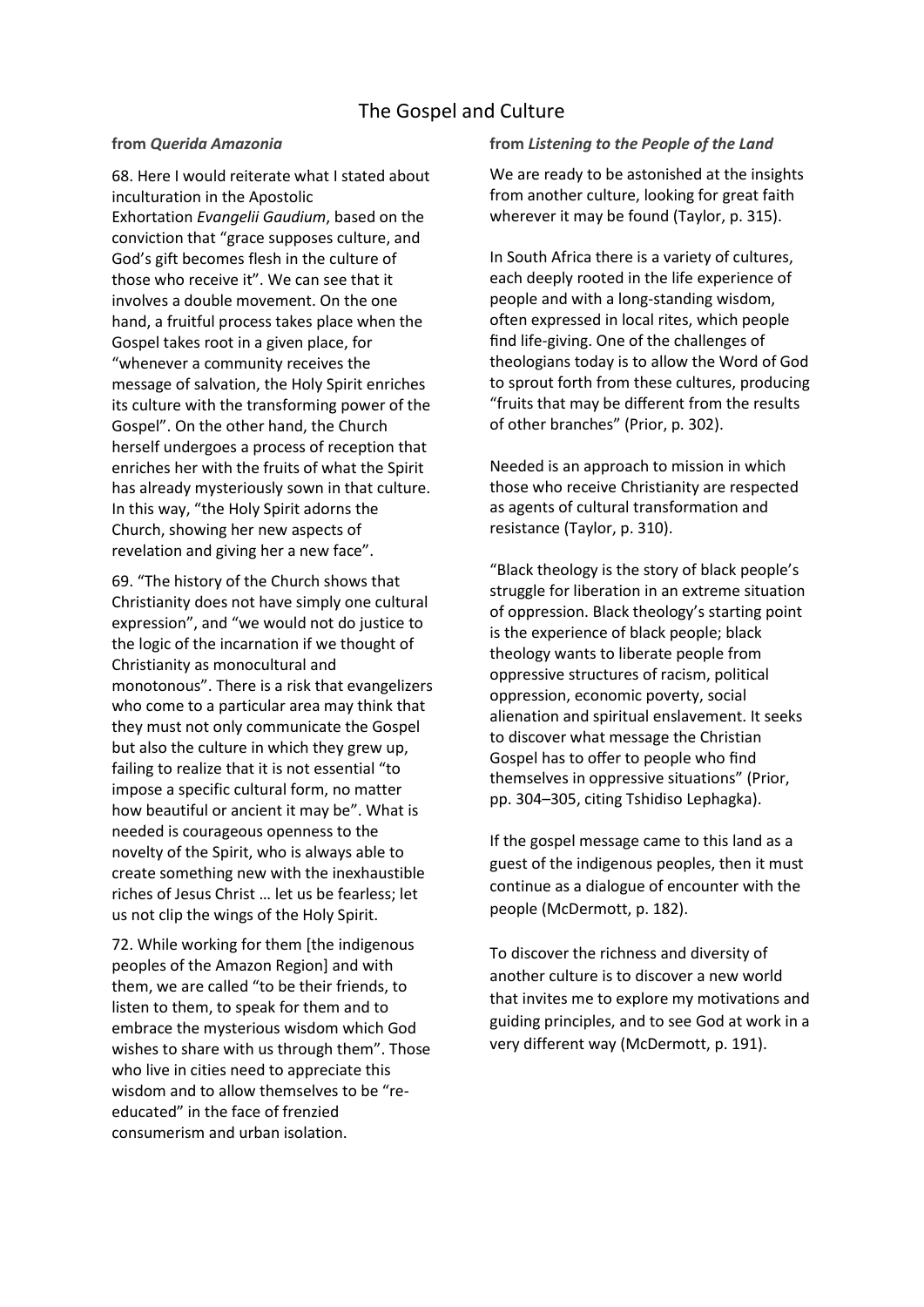## The Christian Churches and Power Sharing

*This topic is not addressed in* Querida Amazonia*. It is covered in Part 2 of* Listening to the People of the Land *which looks at the Churches* Programme on Racism*, and the constitutional changes made by the Anglican and Methodist Churches of Aotearoa New Zealand.*

*The quotes on this page all come from Part 2 of* **Listening to the People of the Land***.*

At the heart of the Christian Gospel is a commitment to justice and reconciliation. The bicultural journey [of the Methodist Church] is a manifestation of the church's commitment to see that power is shared in the life of the church so that neither Te Taha Maori nor Tauiwi [non-Maori] are deprived of the opportunity to shape and influence the life of the church. It is the outworking of the commitment to justice and reconciliation that will hopefully energise the church's bicultural journey (Jones, p. 128).

The bicultural journey has helped the church to recognise the distinctive world view that shapes the life and perspective of each culture within the church (Jones, p.129).

The 1986 [Anglican] General Synod adopted most of the commission's recommendations, one of which was to revise the constitution. Priorities included:

- autonomy for Māori ministry within the national church
- partnership to be structurally expressed within the church
- equality of partnership to be recognised in representation at General Synod
- the Diocese of Polynesia to be invited to enter as another equal partner
- five provincial bicultural educators to be appointed to enable further growth in partnership (Puckey, p. 144).

The bicultural approach accentuates power sharing between tangata whenua (Maori) and tauiwi (non-Maori). The first emphasis of Te Tiriti o Waitangi is on relationships between communities, and between communities and the land. Power sharing is important *along with* ongoing relationship building (Nairn, pp. 108–109).

The 1983 decision [of the Methodist Church] has enabled Māori to see that being Māori is not something to be ignored or sidelined, but something to be proud of. Today, we take our place as of right as Māori, fully participating as Māori within the church (Ngaha, p. 133).

Māori Methodists had to do a lot of ground work leading up to the 1983 decision. There were some key leaders who were influential in this. In 1971, my father, Rev. Ranginohoora Rogers, was appointed as Superintendent of the Māori Missions under the direction of Rev. George Laurenson. Ranginohoora worked closely with Rev. Dr Maharaia Winiata, who wrote a landmark doctoral dissertation on Māori leadership. Their mantle was picked up by Rev. Rua Rakena. Rua and his wife, Joy, who were the activists for change when it came to pursuing a full place for Māori within the church. Under their leadership, the focus for Māori moved to reeducating our own. With Rua and Joy, we considered: Who are we? How do we take our place as Māori in the church? Do we need to stay under the thumb of another culture? Can we do things in our own way? This awareness raising meant we were more than ready to embrace the Bicultural Journey (Ngaha, p. 132).

The Methodist Bicultural Journey is not just "a Māori thing" … it is a means for honouring and valuing every member of this church. It provides the space to honour and respect those who came before. Through the values of manaakitanga and tiakitanga (honouring and caring for one another) respect for each other grows and flourishes (Ngaha, p. 137).

"We Maori are now responsible for the conduct of the church's business in our own tradition and customs" (Puckey, p. 146, citing Rt Revd Whakahuihui Vercoe, Bishop of Aotearoa).